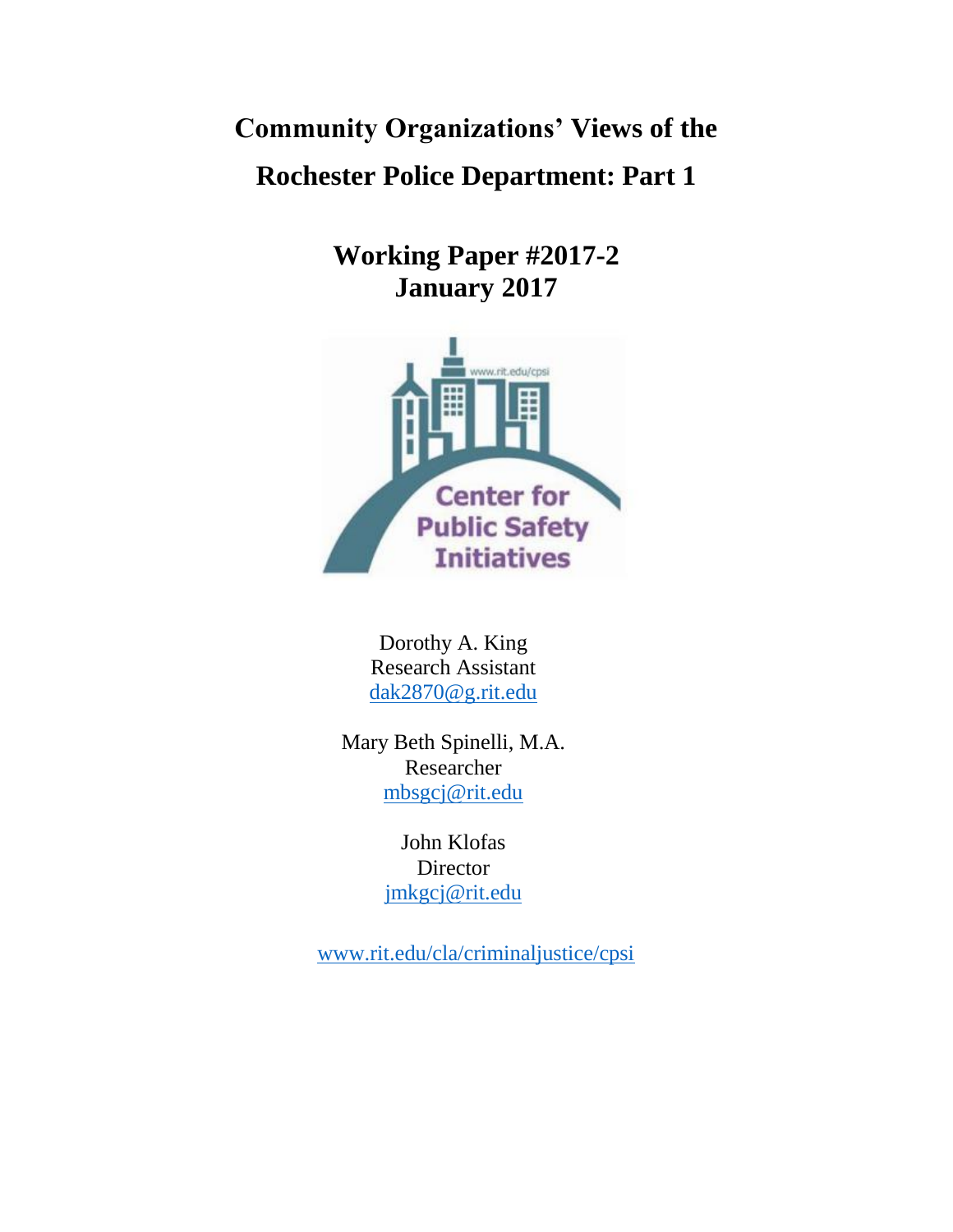# **Introduction**

Community policing was developed to promote strategies that support partnerships of the police and the community to proactively address immediate conditions of public safety such as crime and disorder. It is conducted mostly in urban impoverished neighborhoods. The police need the help of the people in the community to collaborate in solving crime and disorder issues. Community members include small business owners, individuals who live and work in impoverished areas, community leaders, schools, and government agencies. Each group plays an important role in building trust in the community with the police to help reduce crime (U.S. Department of Justice, 2016).

Residents and different organizations in Rochester, N.Y. have expressed concerns that they would like addressed by the Rochester Police Department (RPD) as RPD tries to build a better relationship with the community. This paper will review four groups of Rochester citizens' critical views of police conduct and ideas for reform. Through the review of web sites and Facebook pages from local organizations where citizens have concerns with the police department and Rochester Police Officers (RPO) we have identified three common areas of concern. The first concern involved the need to be heard when complaints are made to the RPD about RPOs. Police misconduct was the second concern by citizens in the community. The third concern that the community would like addressed is accountability for police misconduct.

# **Community Organizations' Views**

# **Black Panther Party**

The Black Panther Party expressed that when complaints are made to the RPD regarding police misconduct, they would like their concerns addressed, not ignored. Citizens feel when complaints are made about police misconduct, use of excessive force, and false arrests, that officer's actions are without consequences. According to their websites and Facebooks pages, citizens feel their issues go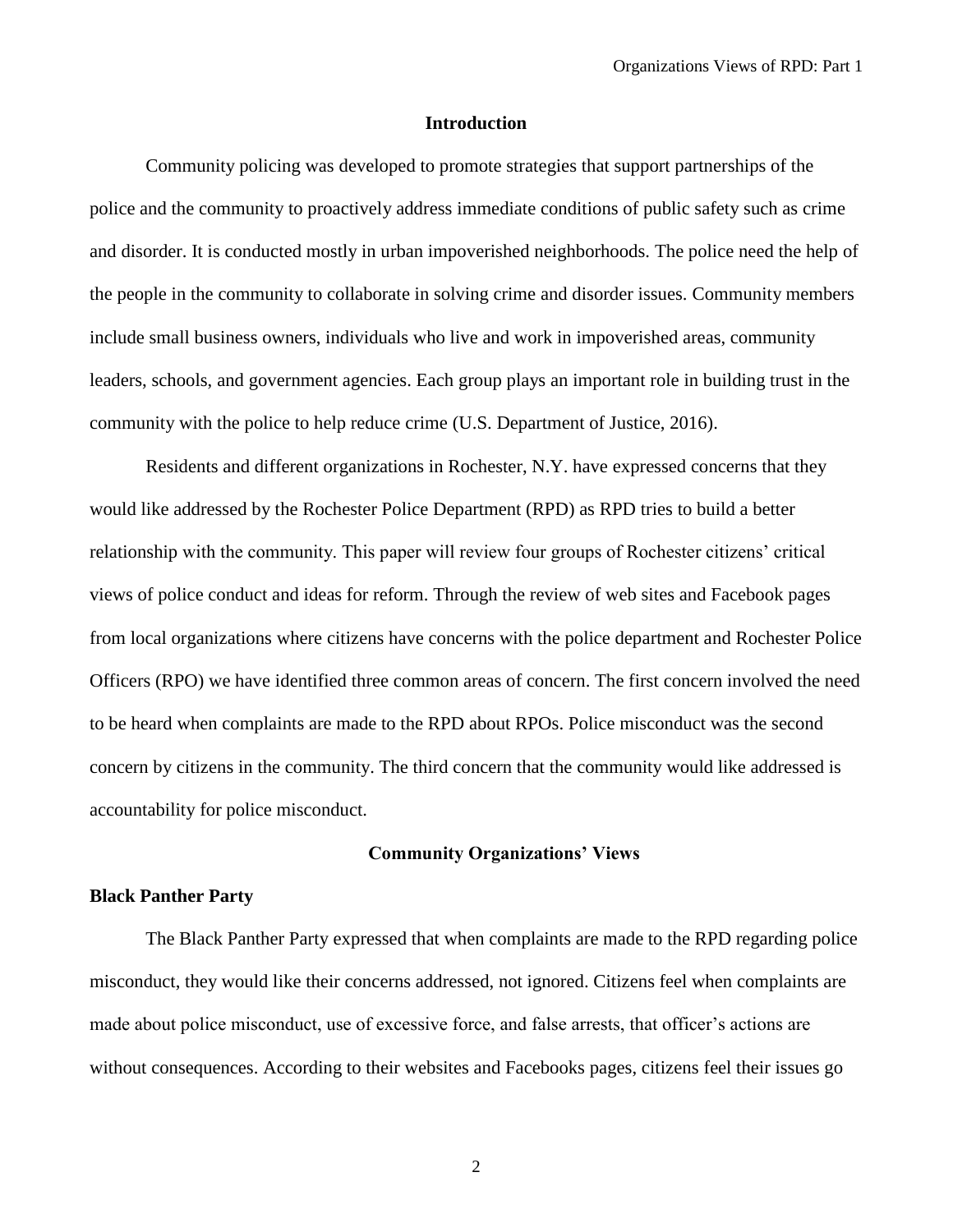unresolved because they live in poor areas, such as Jefferson or Hudson Avenues. The Black Panther Party wants the RPD held accountable for their actions and punished when complaints are made about police misconduct. They also want to be reassured when a complaint is made, that their complaints are acknowledged and reviewed. The community wants their voices heard whether they live in the suburb of Pittsford or on Seward Street in the city of Rochester.

# **Rochester Coalition for Police Reform**

Another issue of concern for Rochester residents are unwarranted stops in minority neighborhoods. The Rochester Coalition for Police Reform expressed concerns about the police targeting minorities in low-income neighborhoods. On Sunday, August  $7<sup>th</sup>$ , 2016 between 10:30 p.m. and 11:30 p.m., seventeen-year-old Ricky Bryant stated at a press conference that he was riding his bike on Remington Street when he was stopped and assaulted by the police (Minority Reporter Staff, 2016). Once released from police custody, no charges were filed against Mr. Bryant.

The Rochester Coalition for Police Reform is asking for officers to be held accountable for their actions and to not have "excuses" made for their misconduct. Church organizations are working continuously with the police and the community to come together; they say that seeing videos of police using excessive force on men and women in the city of Rochester makes it hard to build a trusting community-police relationship.

Reverend Lewis Stewart, a member of the Coalition, states: "The police treat Blacks, Hispanics, and poor people as if they are not an American citizen, but as other people. If the police look at these groups as the other, then the police are going to treat minorities and the poor as the enemy, which reduces the chance for a productive dialogue between the police and minorities in impoverished neighborhoods." Coalition members state that there should be a separate civilian review board with subpoena power and that RPO's should wear body cameras. The Coalition is asking for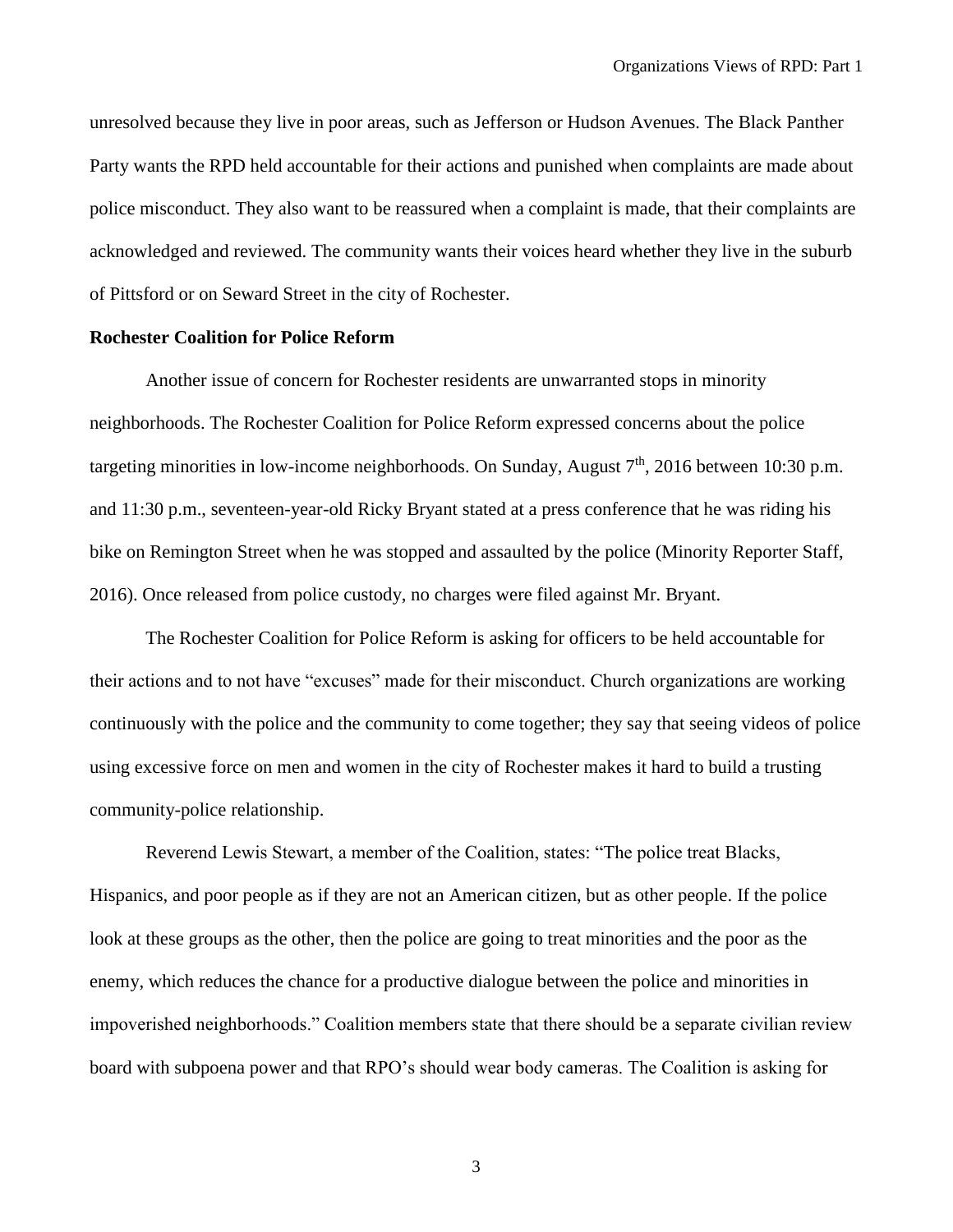demographic details of people ticketed by the police to see if the police are issuing tickets based on age, race, or gender to improve transparency (City Newspaper Staff, 2016).

# **Enough Is Enough**

Enough Is Enough, an anti-police brutality organization, feels that RPOs are discriminatory and are racially biased when dealing with African Americans in Rochester. The organization wants more transparency, to live in a community where the police treat residents with respect, and do not want their civil rights violated by the police (Communities United for Police Reform, 2012-2016). The RPD engages in activities with local groups such as the Police Activities League, Project TIPS (Trust, Information, Programs & Services), Clergy on Patrol, Rochester Youth Violence Partnerships, and others (Hand, 2016). According to adults and teens in the Rochester area, there are concerns that officers are making stops solely based on race.

Enough Is Enough collects stories from people allegedly abused by the Rochester Police and are working to improve Know Your Rights and Copwatch trainings. They stated that [New York Civil](http://rochester.indymedia.org/node/146979)  [Rights Law 50-a](http://rochester.indymedia.org/node/146979) negatively impacts citizens right to know about police officers that can stop, question, arrest, and use force upon citizens without the public having any information on the officer involved in the incident. The [New York Civil Rights Law 50-a](http://rochester.indymedia.org/node/146979) prevents the public from obtaining reprimands, personnel records, or even legal suits brought against officers. Under [New York Civil Rights Law 50](http://rochester.indymedia.org/node/146979) [a,](http://rochester.indymedia.org/node/146979) the Civilian Review Board cannot review an officer's records to see if there are patterns of abuse.

Enough Is Enough wants the [New York Civil Rights Law 50-a](http://rochester.indymedia.org/node/146979) abolished because they believe that it gives police officers life and death powers over citizens (Forsyth, 2015). Therefore, police actions and decisions should be transparent under the Freedom of Information Law (FOIL), not covered up or remaining a secret to the public (Administration, Enough Is Enough, 2015). Chief Michael Ciminelli of the RPD has called meetings regarding solutions to improve community-police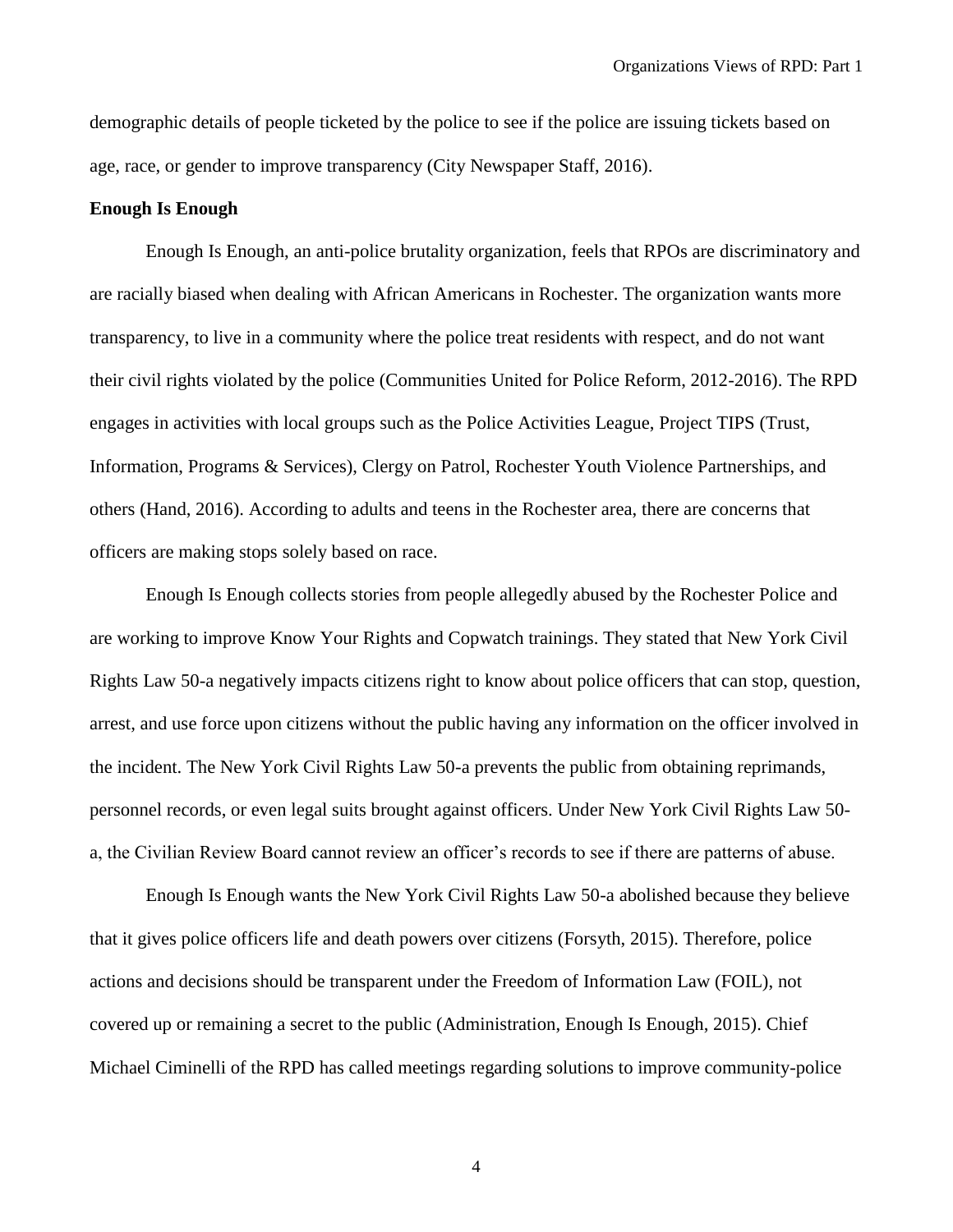relations (McLendon, 2014). Body worn cameras may be able to assist with transparency and accountability for police conduct. The cameras are being implemented to reduce use of excessive force by officers, to curtail stop and frisk, improve community police relations, and provide safety for the public (Stewart, 2015).

# **Black Lives Matter**

The Black Lives Matter group expressed concerns about their First Amendment right to free speech and to protest peacefully. When minorities express their right to free speech and to protest prevalent issues, protesters would like to do so without marginalization. On Friday, July 8, 2016, 70 arrests were made and people complained of police brutality and wrongful imprisonment at a Black Lives Matter protest in Rochester. Some of the protesters made allegations of police using excessive force and tussling with a protester sitting on the ground. Anthony Dwyer of Rochester stated he was taking pictures during the protest. As Dwyer started to walk away, he stated the police tackled him to the ground and other citizens were beaten for no apparent reason. Maria Scipione, 60, of Rochester felt as if the police were "dehumanizing the enemy" which is what is done in the military. The RPD and Mayor Lovely Warren's office stated the police handled the protest appropriately. Chief Ciminelli stated officers were leaving communities without coverage and were unable to keep up with emergency calls. Therefore, the police had to ask the protestors to leave or arrests were going to be made (Miller, Taddeo, & Singer, 2016).

#### **Discussion and Next Steps**

In summary, Rochester residents want more transparency and their complaints addressed. Residents also want the RPD and RPOs to take responsibility for their actions, and be held accountable when complaints are made regarding police misconduct. The community is aware of the need to work with the police to build a trusting relationship, but do not want to be harmed during initial contact.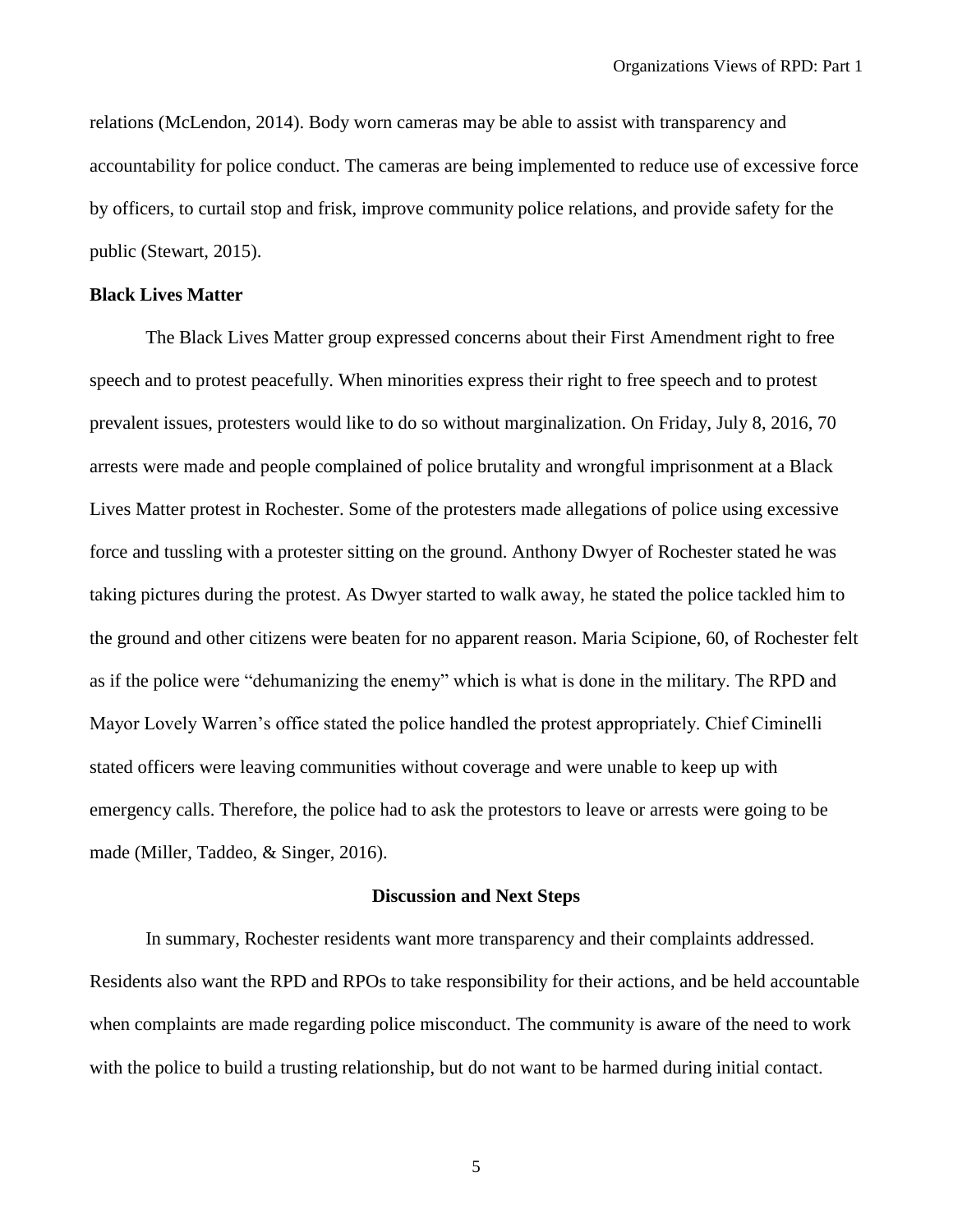They want to be treated as human beings and not be stopped due to racial profiling. If a clear and present danger exists, and people are not complying with officers, then arrests should be made. But arrests should be made without harm.

How can the RPD assure citizens in the Rochester community that excessive use of force by police will be diminished in impoverished neighborhoods? Citizens would like body worn cameras implemented for transparency, but want reassurance that the data will not be manipulated. Many questions about body worn cameras remain, including: when officers turn the cameras on and off and whether they may attempt to conceal police misconduct; if officers will be held accountable for misconduct; how data be used and who will be allowed to see the footage; and whether regulations exist regarding citizens' privacy concerns (Price, 2015).

The Final Report of the President's Task Force on 21<sup>st</sup> Policing addresses ways the police can improve community relations. The RPD can adopt and enforce policies that prohibit profiling based on race, sex, age, religion, and sexual orientation. Outside agencies can follow up on misconduct by police officers by giving community members surveys regarding the incident in question. Officers should avoid contact with citizens, significantly in impoverished neighborhoods, if contact is not related to improving public safety and reducing crime. Police departments should ensure that data is not manipulated on body worn cameras and that citizens' Fourth Amendment right to privacy is not violated by the cameras. Police departments should be required to collect, maintain, and report data to the Federal Government on police use of excessive force, officer-involved shootings, fatal or non-fatal, and deaths that occur while in custody of the police.

The Task Force on 21<sup>st</sup> Century Policing also suggests that law enforcement agencies explore better practices when officers respond to calls in impoverished neighborhoods by recruiting, training, and improving the officer's awareness in the community. New officers should be taught that their job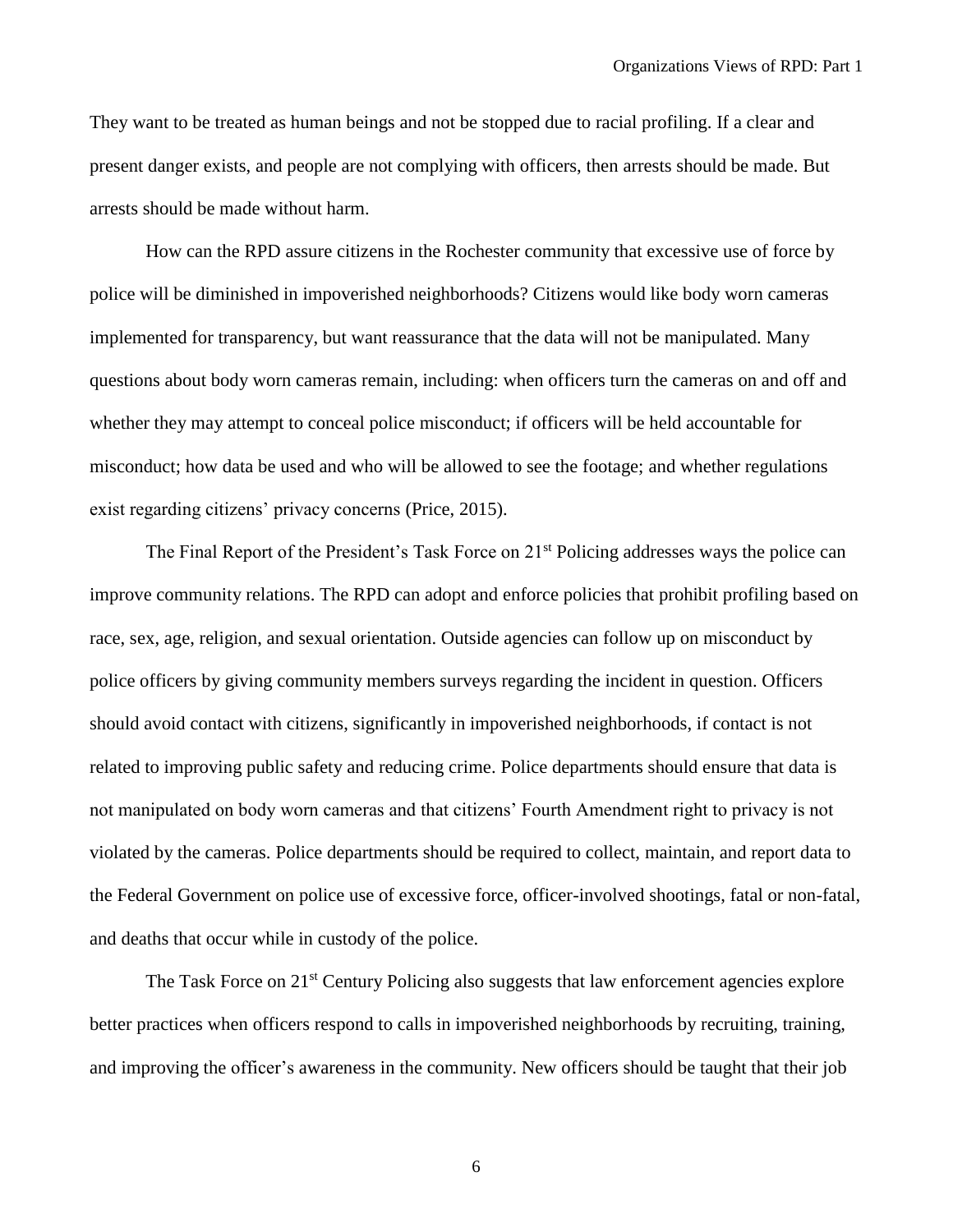will not always consist of arresting individuals, but getting to know residents in the areas they patrol. Police officers should be assigned to the same neighborhoods so that residents can build a relationship with the officer and they can become familiar with one another. When relationships in the community are built between residents and police, both groups can begin to trust one another as they work together to make the neighborhood safe, while reducing crime and disorder (Ramsey, et al., 2015).

## **Conclusion**

Rochester residents want more transparency, accountability, and better relationships between police and their community. Positive interactions between the community and the police should be publicized to show citizens that both groups are working together to develop a trusting relationship (Ramsey, et al., 2015). The second paper in this series will review five additional organizations that have worked with RPD for reform and/or have taken a legal approach to reform. The 21<sup>st</sup> Century Policing practices are only a portion of what can help resolve some of the tensions between the police and the community. Everyone involved should listen, be proactive, come together peacefully with an open mind, and communicate in a language that everyone understands so that citizens feel protected by the police.